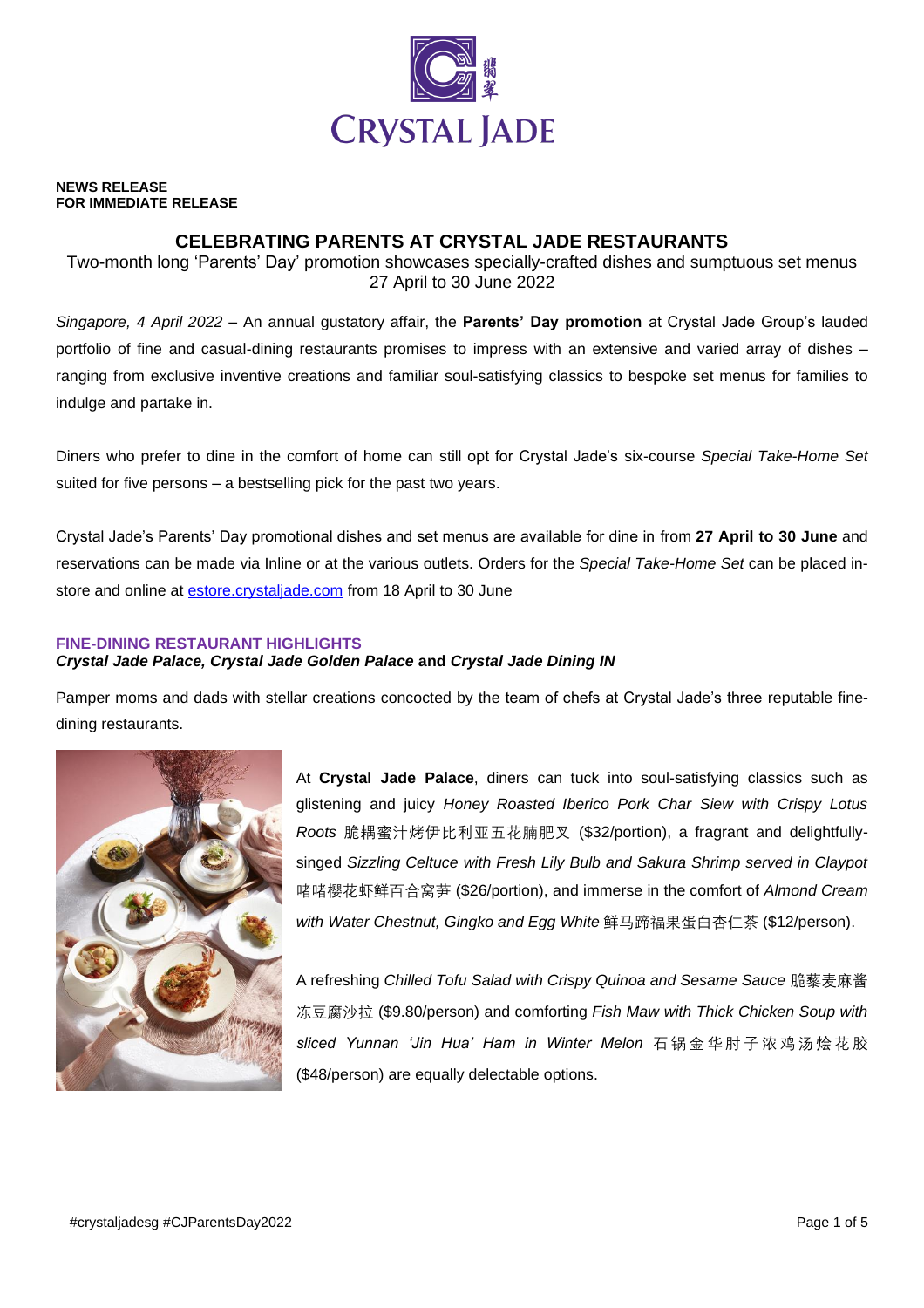Heartier and robust flavours take centerstage at **Crystal Jade Golden Palace**. *Deep-fried Monkey Head Mushroom with Honey Vinaigrette sauce* 镇蜜猴头菇 (\$12.80/portion) features crisp golden nuggets slicked in an appetising and tangy coat, while the alluring 'wok hei' of *Sautéed Wagyu with Orange Peel and Preserved Black Bean, Garlic and Green Chilli* 豉蒜尖椒陈皮炒和牛片 (available as part of set menu) beckons diners to yet another serving – this savoury stir-fry matches impeccably with steamed rice. Other noteworthy recommendations include *Double-boiled Abalone Chicken soup with Shark's Fin Melon* 滋补鱼翅瓜鲍鱼炖鸡汤 (\$38/person) and *Poached Rice with Boston Lobster in Superior Broth and Crispy Rice* 波士顿龙虾黄金脆米泡饭 (\$42/person).



A bountiful of pristine seafood specialities await at **Crystal Jade Dining IN**. Commence with a soul-warming *Braised sliced Sea Cucumber, crab Meat, Fish Maw and Scallop in Golden Thick Broth with Chinese Hua Diao Wine served in Hot Stone Pot and Long Crispy Spring Roll* 石锅酒香黄焖四宝烩花胶配长春卷 (\$46.80/person, pictured left), before savouring a delicate *Steamed Chilean Cod Fish with Japanese Shiso Leaf and Black Fungus in Superior Soya Sauce topped with Bonita Flakes* 日本紫苏木鱼花蒸智利银鳕鱼 (\$24.80/person), as well as *Sautéed Sea Prawn with Black Bean Garlic sauce* 壶底荫豉黑 蒜酱焗生虾 (\$38.80/portion) – a specially-sourced black bean paste from Taiwan imparts a smokiness and punchy flavour.

Diners can also choose from Individual Set Menus (\$98 and \$138, minimum two to dine), and Set Menus for six, eight and ten persons (\$588 - \$1238). Customisable menus are also available upon request.

#### **CASUAL DINING RESTAURANT HIGHLIGHTS**

#### *Crystal Jade Hong Kong Kitchen, Crystal Jade La Mian Xiao Long Bao* **and** *Crystal Jade Jiang Nan*

Suited for convivial gatherings over well-executed perennial favourites, the trinity of Crystal Jade casual dining restaurants is dishing up a tempting selection of dim sum and bites, as well as honest-to-goodness communal dining dishes ranging from soups to noodle and rice creations.

Besides starters the likes of plump two-tone *Steamed Duo-flavoured dumpling* 双思饺 (\$6.80/3 pieces) with a flavourful Sakura shrimp, spinach and meat filling, and *Deep-fried Chicken Puff with Salted Egg Yolk and Macadamia Nut* 咸蛋蜂巢夏果鸡酥 (\$6.80/3 pieces), one of **Crystal Jade Hong Kong Kitchen**'s highlight is a succulent *Crispy Braised Duck Leg with Chef's special sauce* 秘制脆皮卤水鸭腿 (\$16.80/piece) – meaty bone-in duck leg cloaked in a slightly spicy and piquant sauce. Stir-fried until slightly caramelised at the edges, the humble Chinese lettuce shines in the moreish Sizzling Chinese Lettuce with Minced Pork and Preserved Olive Vegetable served in Claypot 啫啫榄菜肉 松油麦菜 (\$14.80/portion).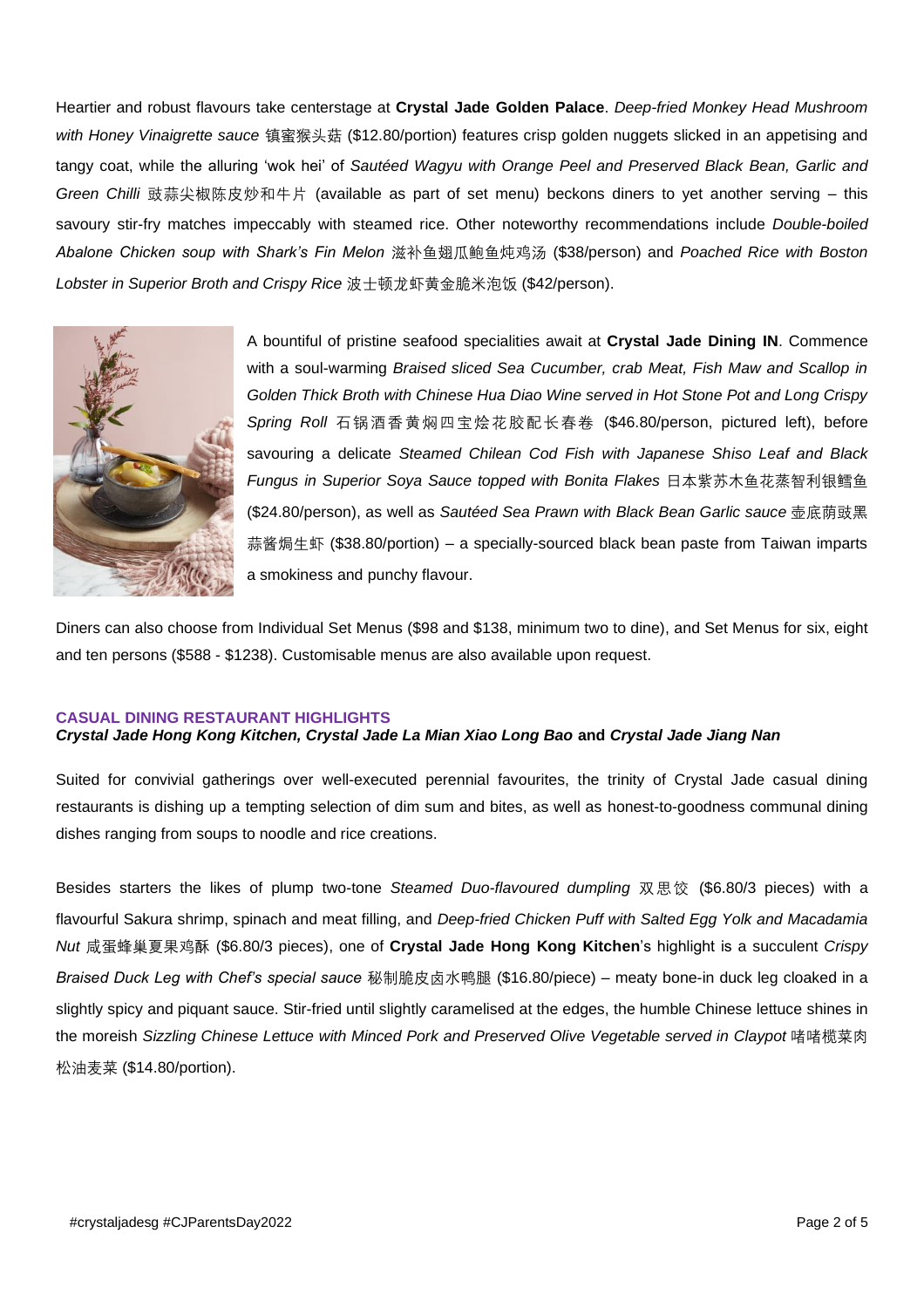

Over at **Crystal Jade La Mian Xiao Long Bao** and **Crystal Jade Jiang Nan**, dinners can pique their palate with *Hot & Sour Noodle* 酸辣粉 (\$8.80/portion) – chilled smooth strands tossed in a mouth-watering and aromatic dressing, a novel *Steamed prawn with Cheese Xiao Long Bao* 鲜虾芝士小笼包 (\$11.80/6 pieces, \$14.80/10 pieces), as well as an exquisite *Mini Swan Pastry with Salted Egg Yolk Custard* 迷你天鹅酥 (\$8.80/3 pieces) – delicate handcrafted flaky pastry enveloping a creamy yet light cream fashioned like a swan!

Indulge in a wholesome *Braised prawn in Healthy Millet sauce* 养生小米烩虾球 (\$26.80/portion) made with nourishing carrots and pumpkin, and a festive-looking *Fried Rice with Beetroot, Diced Chicken Corn and Egg White* 红菜头凤凰 蛋白炒饭 (\$18.80/portion) – each grain of rice is stained a natural dark fuchsia with fresh beetroot juice.

Diners can also select from a range of Set Menus for two to five persons (\$38.80 and \$58.80 per person), and Set Menus for six, eight and ten persons (\$228 - \$688).

## **PARENTS' DAY SPECIAL TAKE-HOME SET**



Back by popular demand, the six-course *Take-Home Set* for five is beautifully packaged in a pastel thermal bag, making this an excellent pick for gifting as well.

Priced at \$188, this bundle comprises five savoury dishes that span *Braised Four Treasures with Conpoy in Golden Thick Soup* 金汤瑤柱四宝羮, *Sautéed Prawn with assorted Vegetable in XO Sauce* XO 酱锦绣虾球, to *Braised Abalone with Fish Curd and Broccoli in Oyster Sauce* 蠔皇鲍鱼香滑鱼腐兰花 and *Glutinous Rice Ball in Ginger Soup* 姜 汁湯丸 for a sweet finish.

Orders can be placed on the e-store [\(estore.crystaljade.com\)](https://estore.crystaljade.com/), as well as at Crystal Jade Hong Kong Kitchen, Crystal Jade La Mian Xiao Long Bao and Crystal Jade Jiang Nan outlets.

## **PROMOTIONS AND JADEITE MEMBERS' EXCLUSIVE**

## A. **Hong Kong Kitchen, La Mian Xiao Long Bao & Jiang Nan**

Promotional price exclusively for Jadeite, Citi & UOB cardmembers with reservation made at least 3 days in advance.

- 1. Dine-in
	- · Set menu for 2 5 persons from \$38.80 & \$58.80 per person (U.P \$58 / \$78 per person)
	- · Set menu for 6 persons from \$228 (U.P. \$348) \$338 (U.P \$468)
	- · Set menu for 8 persons from \$368 (U.P \$498) \$538 (U.P \$683)
	- Set menu for 10 persons from \$468 (U.P \$614) \$688 (U.P \$839)

#### 2. Takeaway#

Take-home Set (good for 5pax) in a pastel thermal bag at special price of \$188 (U.P \$238)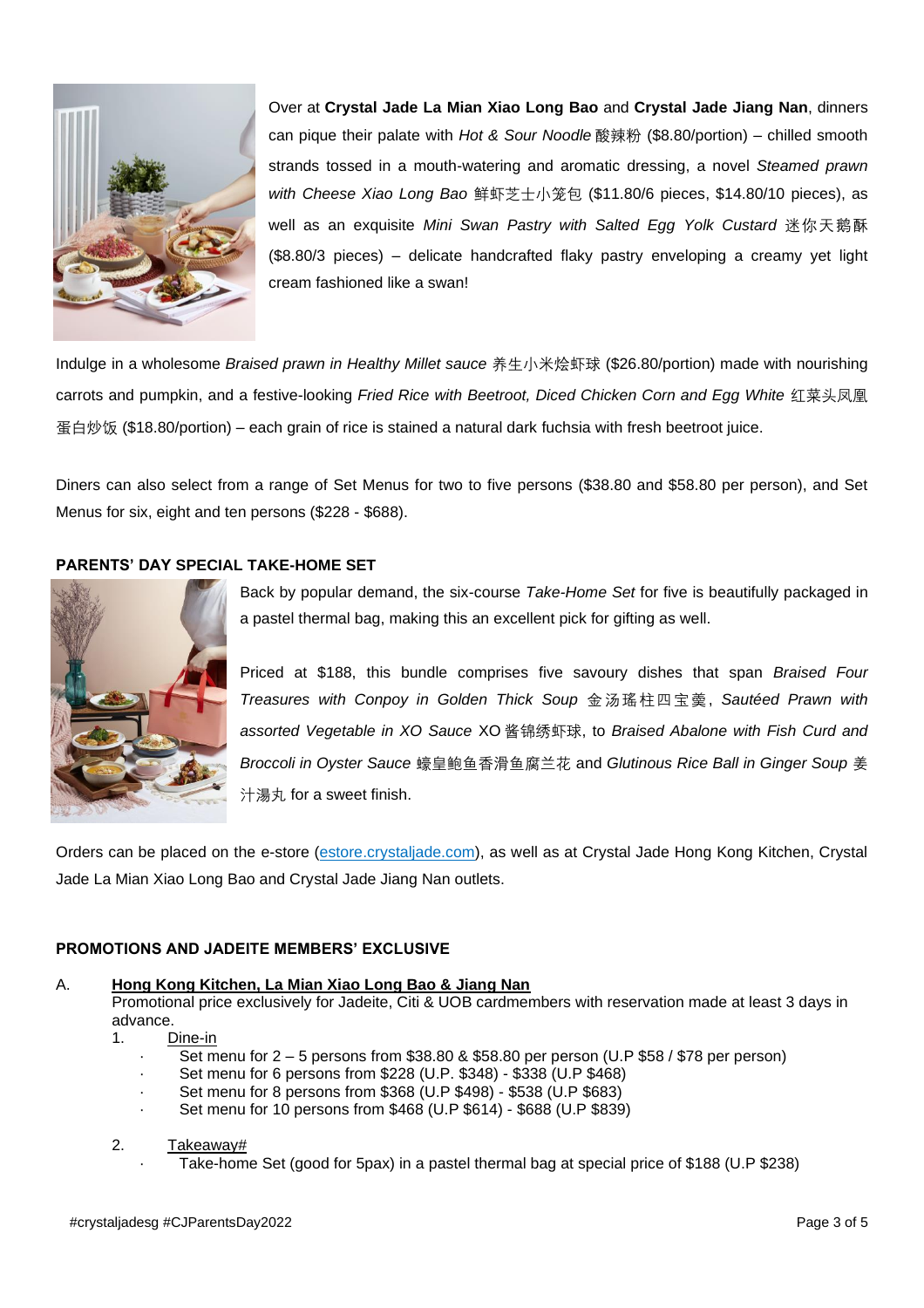## B. **Crystal Jade Palace, Golden Palace & Dining IN**

Promotional price exclusively for Jadeite, Citi & UOB cardmembers with reservation made at least 3 days in advance.

- 1. Dine-in
	- Individual set menu from \$98 (U.P \$128) & \$138 (U.P \$168) for min 2 pax.
	- Set Menu for 6-persons from \$588 (U.P \$688) \$738 (U.P \$888)
	- Set menu for 8 persons from \$788 (U.P \$888) \$988 (U.P \$1188)
	- Set menu for 10 persons from \$988 (U.P \$1088) \$1238 (U.P \$1488)
	- **Customisable menus are also available upon request.**
	- \*\*Order any set menu and enjoy "Studio by Miraval Rose 2020" or "Chateau Terrier des Cailloux 2019, Blaye Cotes de Bordeaux" at \$68 per bottle (U.P \$98). Purchase 6 bottles in a single receipt and receive 1 complimentary bottle.

For more information on outlet locations, please log on to [www.crystaljade.com](http://www.crystaljade.com/) or refer to Appendix 1 attached.

*Note to editors:* 

- *All prices are subject to service charge and GST.*
- *High-res images of select promotional dishes are available upon request via email.*

#### **ABOUT CRYSTAL JADE GROUP**

Founded in 1991, Crystal Jade is an awarded Chinese culinary group with MICHELIN one star for three consecutive years, since its inaugural edition, and multiple MICHELIN Bib Gourmand awards (Hong Kong & Shanghai). Committed to preserving the rich traditions of Chinese cuisine, the group's portfolio of specialty dining concepts range from fine dining and casual dining restaurants to specialty bakeries.

To date, the award-winning group owns and operates over 100 outlets across 30 major cities in Asia Pacific.

For more information or assistance, please contact: **Sixth Sense Communications & PR Consultancy** Loh Hsian Ming T: 6423 0096 | M: 9435 9171 E: [hsianming@sixthsense.com.sg](mailto:hsianming@sixthsense.com.sg)

#### **Crystal Jade Culinary Concepts Holding**

T: 6512 0825 | M: 9670 9337 T: 6512 0806 | M: 9424 1903 E: [irene.goh@crystaljade.com](mailto:irene.goh@crystaljade.com) E: [charis.tan@crystaljade.com](mailto:charis.tan@crystaljade.com)

Irene Goh, Senior Marcom Manager Charis Tan, Marcom Manager

For corporate sales enquiries: Shuki An, Event Sales Manager M: 8182 0561 E: [shuki.an@crystaljade.com](mailto:shuki.an@crystaljade.com)